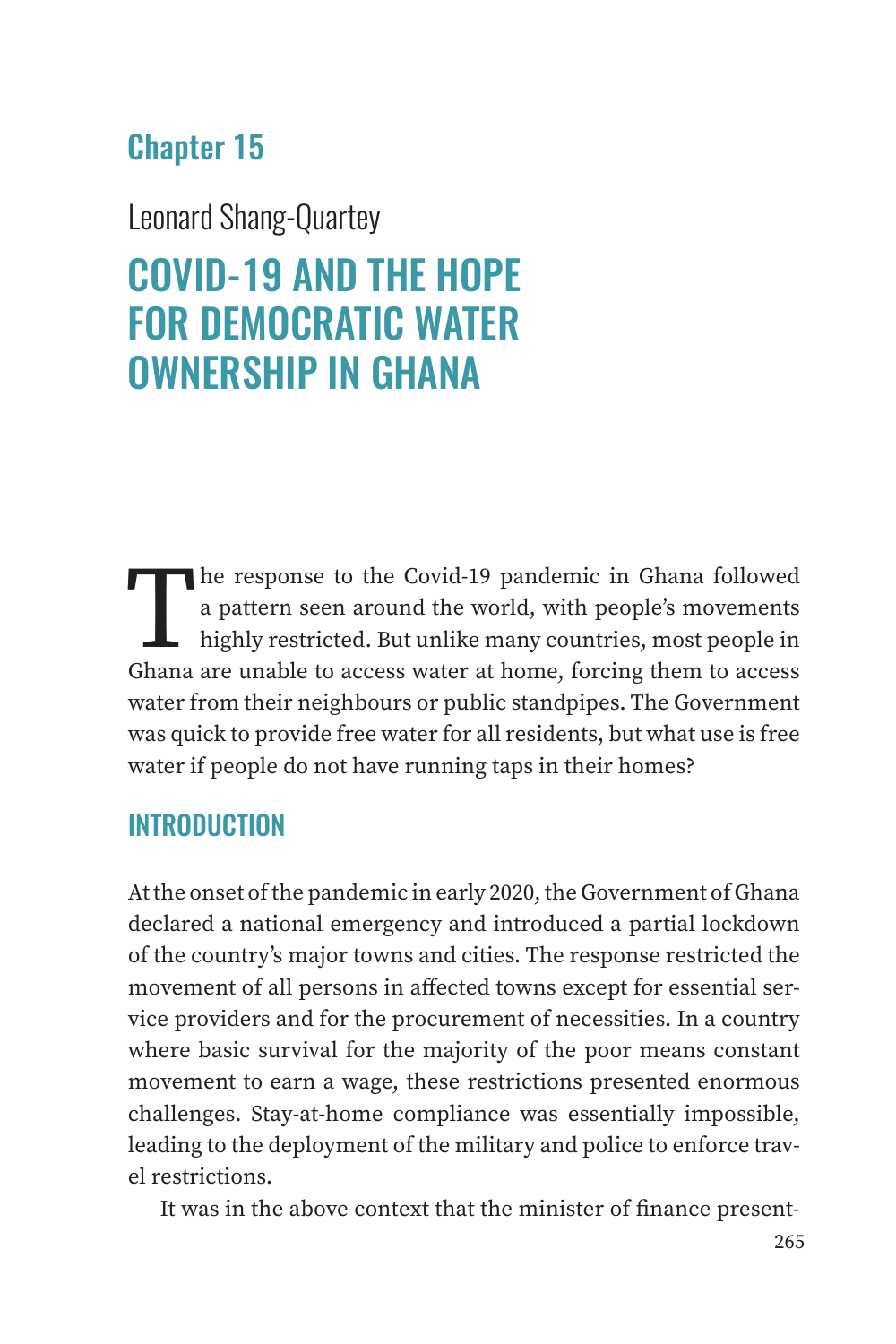ed the Covid-19 Response Bill to parliament to provide some reliefs for citizens. The president directed the Ghana Water Company Ltd and the Electricity Company of Ghana to ensure the stable supply of water and electricity during this period (Akufo-Addo 2020). In addition, in was declared that there was to be no disconnection of supply and that the government would absorb the cost of water bills for all Ghanaians for three months (April, May and June). All water tankers, both publicly and privately owned, were also to be mobilized to ensure the supply of water to vulnerable communities (Emmanuel 2020).

This was also in a period where several parts of the country experienced water shortages due to prolonged power outages caused by technical difficulties at the Ghana Grid Company Limited (GRID-Co) (Dapaah 2020). To address this challenge, the Ghana Water Company said it had instituted a "strategic water supply-demand management plan," the objective of which was to bring on board "other institutions like the National Disaster Management Organisation, National Security and other agencies with water tankers to support our fleet of tankers in the delivery of water to critical areas" (Dapaah 2020)."

The new plan was designed to determine water volumes that need to be supplied in order to meet the various demands of the general public and other essential institutions during the outbreak. The GWCL also asked the public to store and preserve water.

### **EMPLOYEE HEALTH AND SAFFTY**

266 To ensure employee safety, the GWCL introduced a new billing system designed to reduce the frequency of visits by meter readers and frontline workers (Ibrahim 2020). The Company also advised the general public to make use of electronic and mobile payment platforms. For workers who had to visit customers, they were provided personal protective equipment including personal sanitizers and face masks. And although the Ghana Trades Union Congress has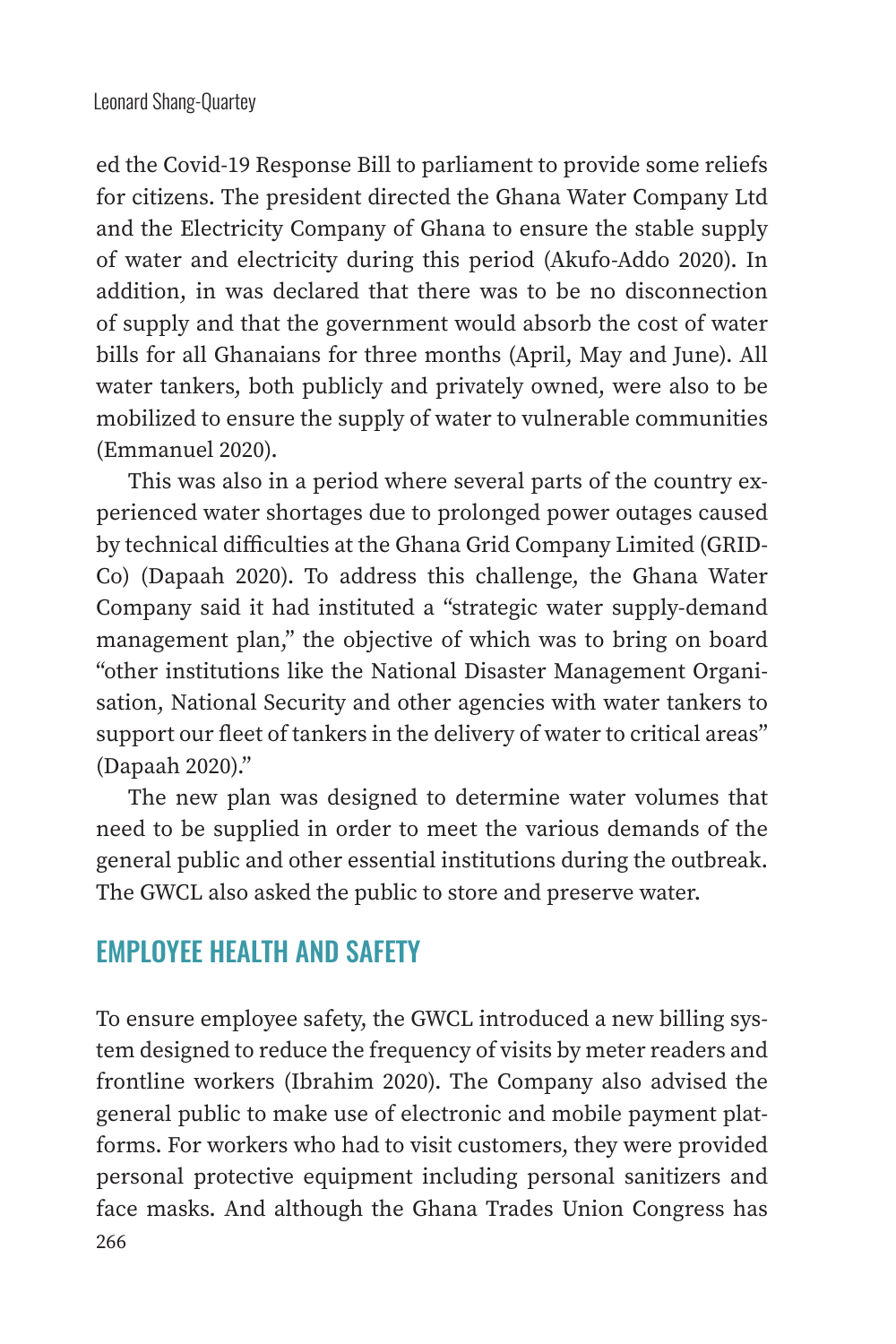been active at the national level addressing issues of potential worker layoffs and a call for social and economic support for workers, the main water sector union (Public Utilities Workers Union) has not been active in the discussions around water provision to date.

#### ACCESS TO FINANCE FOR EMERGENCY MEASURES

To finance the Covid-19 response plan, it was reported that the government borrowed US\$1.4bn to create the Coronavirus Alleviation Programme (CAP) to deal with the fallout of the Covid-19 pandemic for people's health and for the different sectors of the economy, including the water sector. The government allocated an additional US\$2.6 billion (4.1% of GDP) for this program in the 2020 budget to fill gaps.

It is expected that costs for free water provision will be drawn against this amount. It is not clear at the time of writing exactly how much was provided to the water sector or has been disbursed. However, the Association of Small Town Water Producers issued a statement in August 2020 saying that they do not intend to heed the government's earlier directive to provide free water since the government had not paid for the earlier water they provided (Water Citizens' Network 2020a).

The claims of the Association were denied by the Community Water and Sanitation Agency, explaining that the government was committed to paying, and that payment would be done after verification of data by suppliers (Water Citizen's network 2020b). The Chief Executive of the Community Water and Sanitation Agency had issued an earlier statement on April 8, 2020, directing members of the Association to heed the government's directive (CWSA 2020). A check with the GWCL in August (by the author) showed that the government had paid the company for the water supplied for April to July as per the earlier directive. This is despite a statement by the Managing Director of GWCL that customers who owe water bills will not enjoy the free water policy (Nyabor 2020).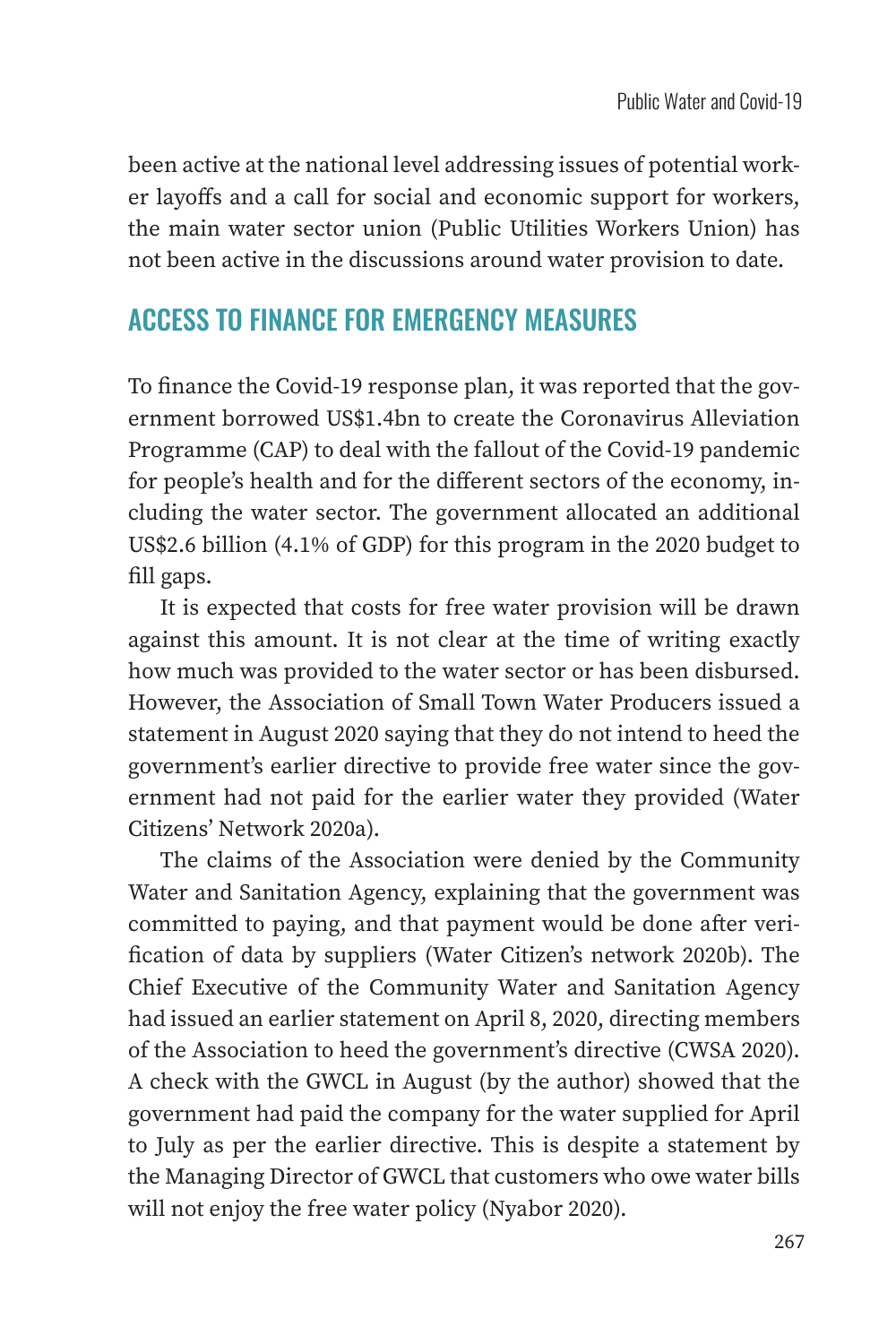#### **CONCLUSION**

The Government of Ghana did well by providing universal access to free water for all residents for the months of April through to September 2020. Universal access is a good approach during Covid-19 as the country has not been successful in the application of targeting vulnerable populations in the past. This fact has been demonstrated significantly by the ineffectiveness of the water lifeline tariffs introduced to assist the poor but which ended up subsidizing the rich (Moselle 2017). This is because the poor in Ghana, like elsewhere, tend to live in larger groups and tend to consume more per household than wealthier families.

Though the government is providing free water to all from April to September, the problem remains that many citizens will not have access to this provision. The majority of people in urban poor communities simply have no access to piped water connections in their homes and depend on community water vendors, whom they buy from on a daily basis in buckets for household use. These people will not be given free water by the vendors. Furthermore, a lack of household access puts these people at further risk because they must leave home to buy water where they also meet other buyers, which makes the practice of physical distancing difficult. With only 42% of Ghanaians having household water connections (only 17% in rural areas), free water provision will only go so far in the prevention of Covid-19 (Ghana Living Standards Survey 2014, 91). There are also the previously disconnected who will suffer a similar fate. Additionally, there are communities which, due to existing supply challenges of the Ghana Water Company Limited, have not been experiencing sufficient water flow, and will not have water in the Covid-19 period.

268 The silver lining to the Covid-19 crisis for the water sector is that it has clearly demonstrated the importance of democratically controlled public water management and supply systems – a step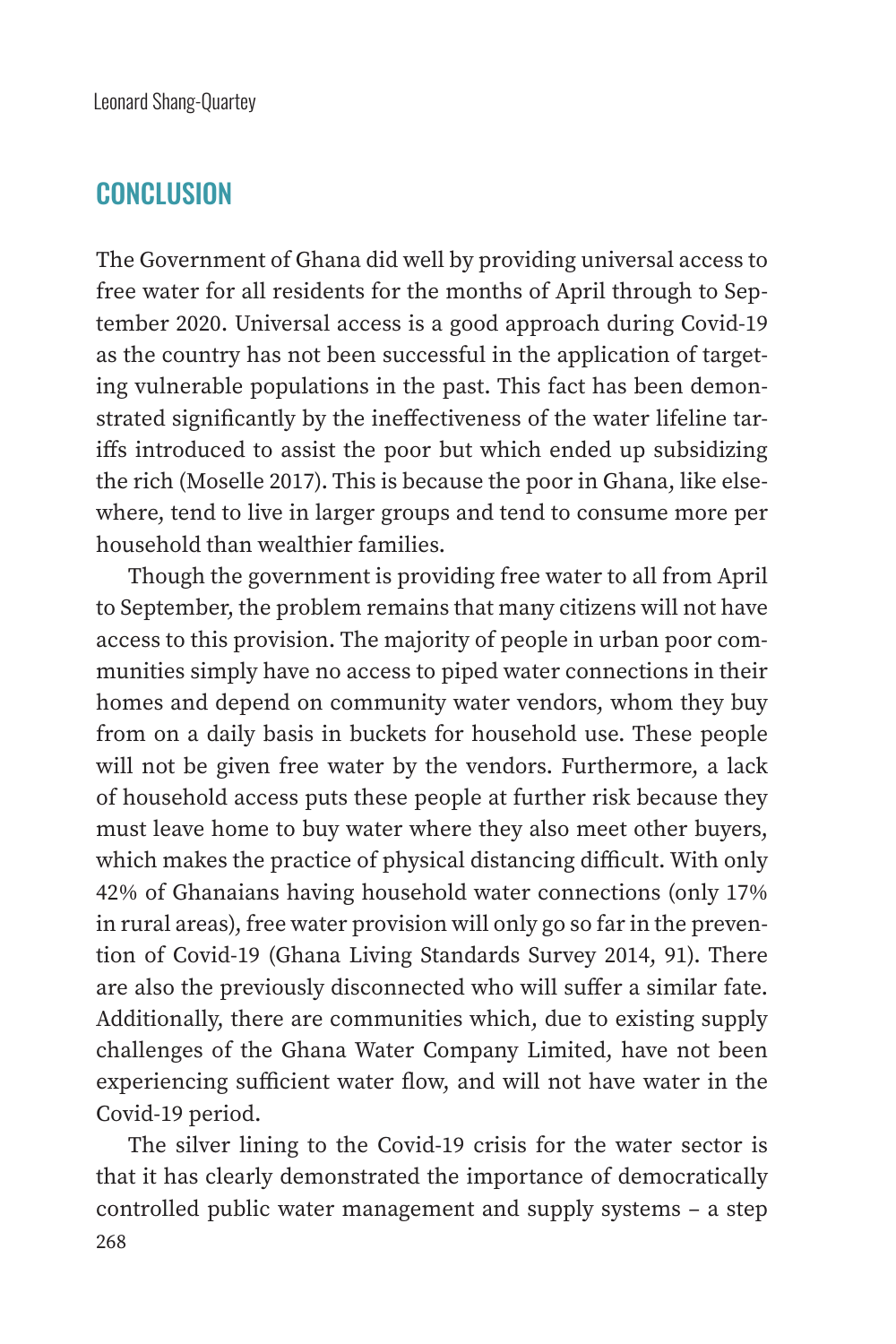that would not have been possible if the government had pursued the privatization agenda they were previously being encouraged to pursue by some in the donor community. It is expected that the Covid-19 experience and lessons will aid in the full realization of the need to make water more available to people without hindrance and strengthen people's resolve to keep water public.

## **REFERENCES**

- Akufo-Addo, N. 2020. Akufo-Addo's 5th address to the nation on measures taken to combat Coronavirus. *GhanaWeb Video*. https://bit.ly/36duUgs (accessed October 22, 2020).
- Community Water and Sanitation Agency (CWSA). 2020. CWSA Issues Guideline on Presidential Directive For Provision Of Free Water To Ghanaians In Small Towns. https://bit.ly/2IgfjF0 (accessed October 22, 2020).
- Dapaah, E. 2020. Akufo-Addo announces free water for Ghanaians as government intensifies COVID-19 fight. *Citi Newsroom*. https://bit.ly/3lbnEbj (accessed October 22, 2020).
- Emmanuel, K. 2020. COVID-19 lockdown: Ghana Water Company will provide adequate and constant water supply. *Pulse.com*.*gh*. https://bit. ly/2IebNuo (accessed October 22, 2020).
- Ibrahim, A. 2020. Ghana Water Company introduces new billing system to reduce frequency of visits by Metre Readers. *Myjoyonline.com*. https:// bit.ly/36jfhE6 (accessed October 22, 2020).
- Mosello, B. 2017. *How to reduce inequalities in access to WASH: Urban Water in Ghana*. London, United Kingdom: Overseas Development Institute.
- Nyabor, J. 2020. COVID-19: Customers owing GWCL will not enjoy government's free water. *Citi Newsroom*. https://bit.ly/38nXHBC (accessed October 22, 2020).
- Water Citizens' Network. 2020a. #GovernmentPayYourWaterBills—CWSA says it remains committed to paying water suppliers after update and validation of data. https://bit.ly/38mSYA5 (accessed October 22, 2020).

Water Citizens' Network. 2020b. Private Water Suppliers Kick Against